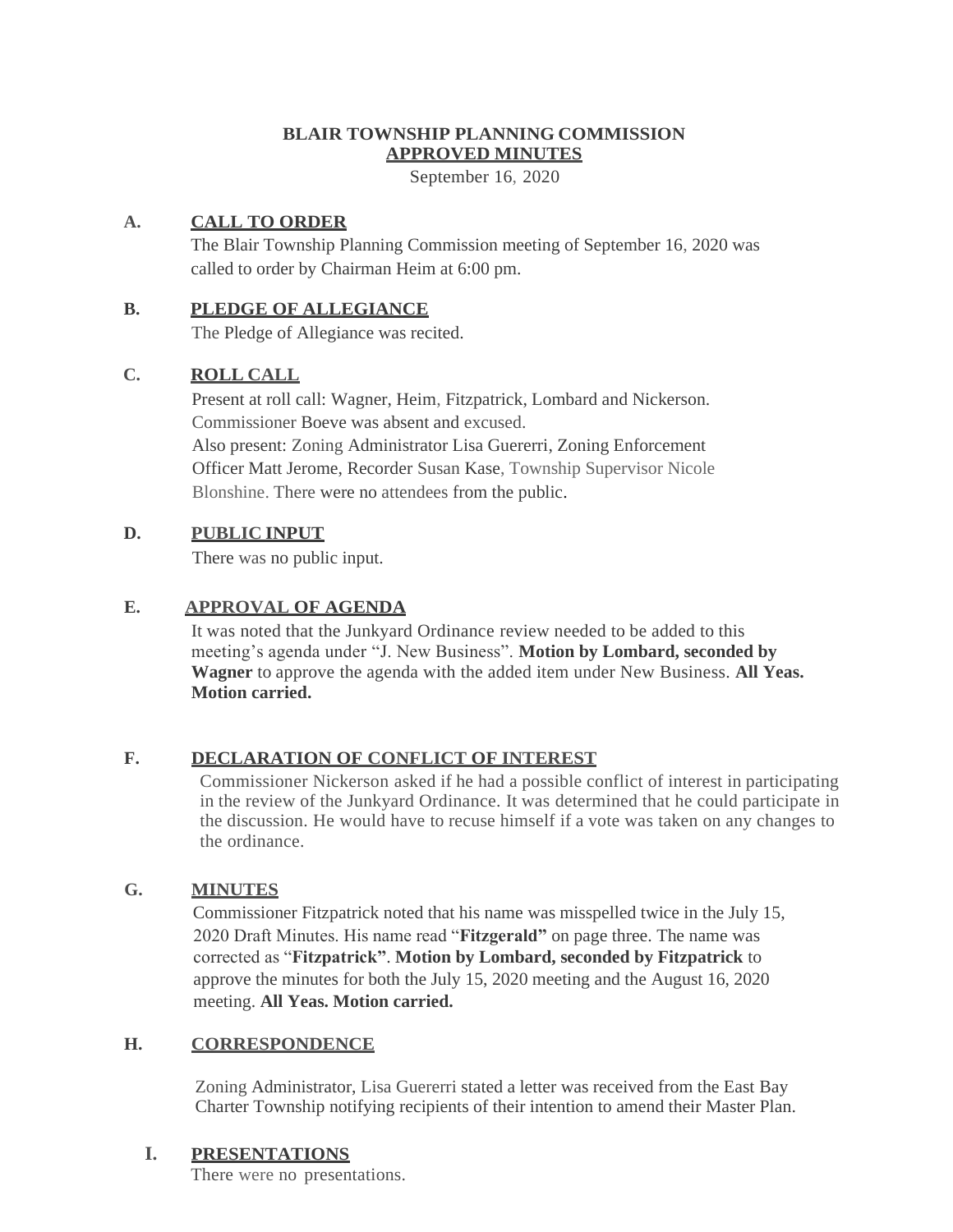## **J. NEW BUSINESS**

**1. Public Hearing Zoning Ordinance Amendments** #104-05-20-01 to amend sections 16.04 and 16.08 amendments regarding fencing and recreational vehicle storage.

Chairman Heim opened the Public Hearing at 6:06 p.m.

Chairman Heim stated that the Planning Commission's objective is to recommend to the Blair Township Board of Trustees to AMEND or NOT AMEND the ordinances. He asked the Zoning Enforcement Officer, Matt Jerome, to summarize the proposed changes. The clarification is the height of the fence within the front yard setback must not exceed four (4) feet.

There was no Public Comment.

Chairman Heim closed the Public Hearing at 6:09 p.m. Comments were requested from the Commissioners for discussion.

Commissioner Clous asked why there are height restrictions. After much discussion from the Commissioners, Officer Jerome and Lisa Guerreri, the consensus was that zoning ordinances controlling the height of fences in residential areas provide for an aesthetic, consistent view in neighborhoods. While zoning requirements provide standardization, residents can apply for a variance if desired.

Chairman Heim commented that if fence height restrictions are removed from this ordinance, there are other sections of the ordinance that will be affected. He asked for other comments. There were none.

Moving to the Section 16.08 Recreational Vehicle Storage ordinance, Chairman Heim asked for comments.

Commissioner Clous asked why recreational vehicles cannot be stored within the front or side yard setback area. Lisa Guerreri responded that in previous situations where recreational vehicles were parked in the front or side yard setback, neighbors have called the Township offices to complain.

It was decided to strike the "small campfires are permitted" under paragraph five (5) as this is governed by the DNR, Michigan Department of Natural Resources. In the same paragraph, the "Administrative Review application" was defined as a requirement to make Blair Township EMS and Fire Division aware of occupancy. The property must have a physical address in order for support services to respond to an emergency.

**Motion by Lombard, seconded by Fitzpatrick to recommend** to the Blair Township Board of Trustees to amend the ordinance two changes to Section 16.04, 1., paragraph j and Section 16.08, paragraph 5. **Yes:** Heim, Lombard, Fitzpatrick, Nickerson, Wagner. **No:** Clous. **Motion carried.**

# **2. Election of Officers**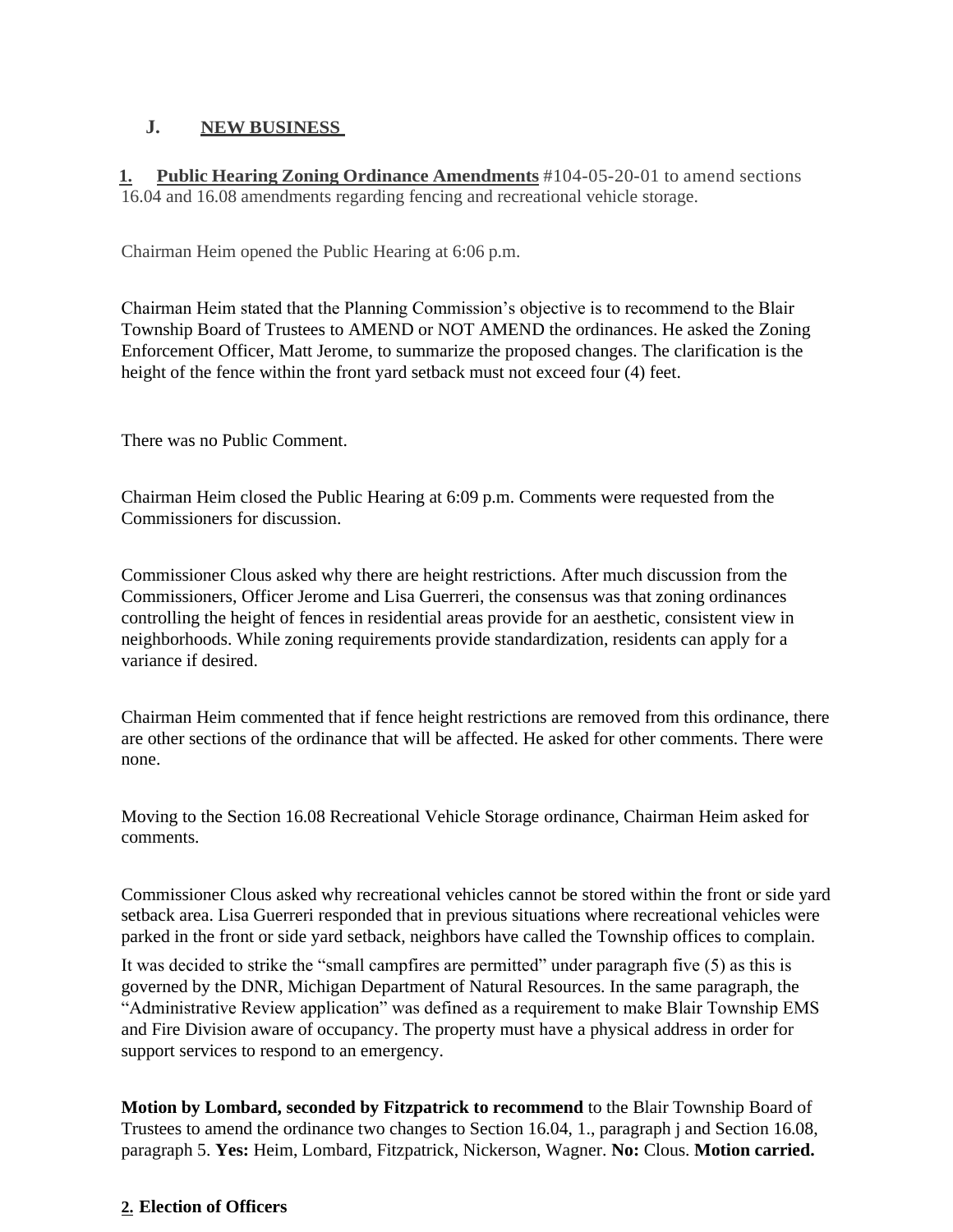The offices of Chairman, Vice Chairman and Secretary were decided. Commissioner Fitzpatrick nominated Jerry Heim for Chairman. **All Yeas. Motion carried.**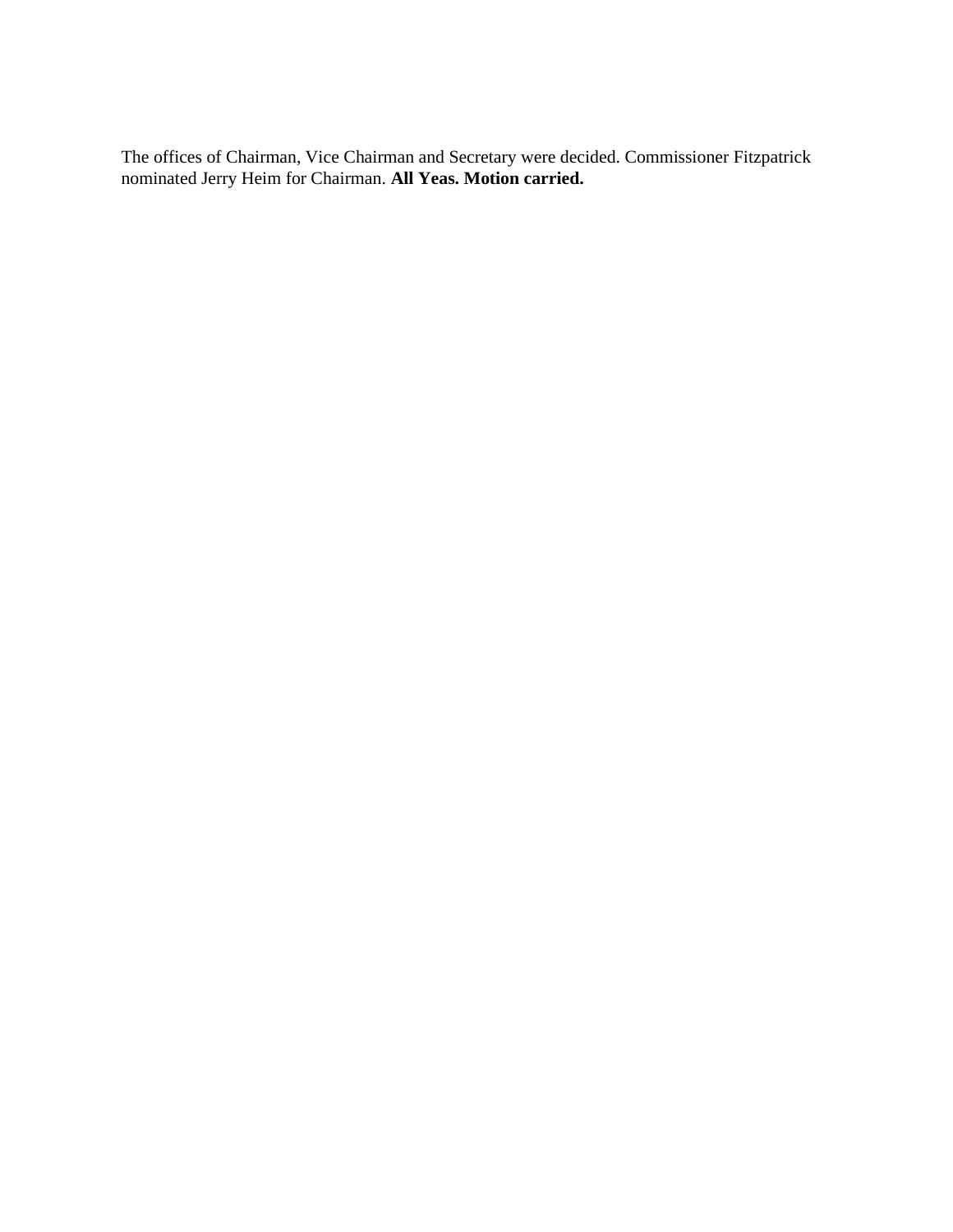Commissioner Fitzpatrick nominated George Lombard for Vice Chairman. **All Yeas. Motion carried.**

Commissioner Fitzpatrick nominated Adam Wagner for Secretary. **All Yeas. Motion carried.** 

#### **3.Junkyard Ordinance**

Lisa Guerreri summarized the conflicts of the Junkyard Ordinance with the Blair Township Zoning Ordinance. To standardize them, the Junkyard Ordinance #102, Section 6.01 should read, **"Setback of said fence shall be ONE HUNDRED (100) feet from the center line of the road."**

It currently reads "three hundred (300) feet", which is not in agreement with the zoning ordinace.

**Motion by Nickerson, seconded by Wagner** to move to go to a Public Hearing with the proposed amendment to standardize the setback distance of one hundred (100) feet to the Blair Township Junkyard Ordinance, #102. **Yes:** Heim, Clous, Wagner, Nickerson, Fitzpatrick, Lombard **No:** None. **Motion carried.**

### **K. Unfinished Business**

1. Landscaping Ordinance Amendments – General Site Landscaping

Further discussion was required to amend Section 16.04, #3b which would reduce the number of required trees for general site landscaping. Under the current ordinance, the number of trees required can be overwhelming to install and maintain for a small business owner.

The wording as amended would read, "A mixture of evergreen and deciduous trees shall be planted at a rate of one (1) tree for each **nine thousand (9,000) square feet of site area.** Currently the ordinance requires one (1) tree for each three thousand (3,000) square feet of site area.

Chairman Heim confirmed with Lisa Guerreri that the current ordinance allows the applicant to count existing trees and other natural features of the property are also considered.

**Motion by Nickerson, seconded by Clous** to hold a Public Hearing for the proposed ordinance amendment. **Yes:** Clous, Nickerson, Heim, Lombard, Fitzpatrick, Wagner **No:** None. **Motion carried.**

#### **L. Reports**

1) Zoning Administrator - Lisa Guerreri stated the October meeting has a busy agenda.

2) Town Board Representative – Dennis Fitzpatrick reported that he attended the ceremony for the recent promotion of the Fire Captain; the \$.65 increase for 911 service for Blair Township will be on the November 3 election ballot.

3) Zoning Board or Appeals – no meeting

4) Trails – on hold until other items are complete